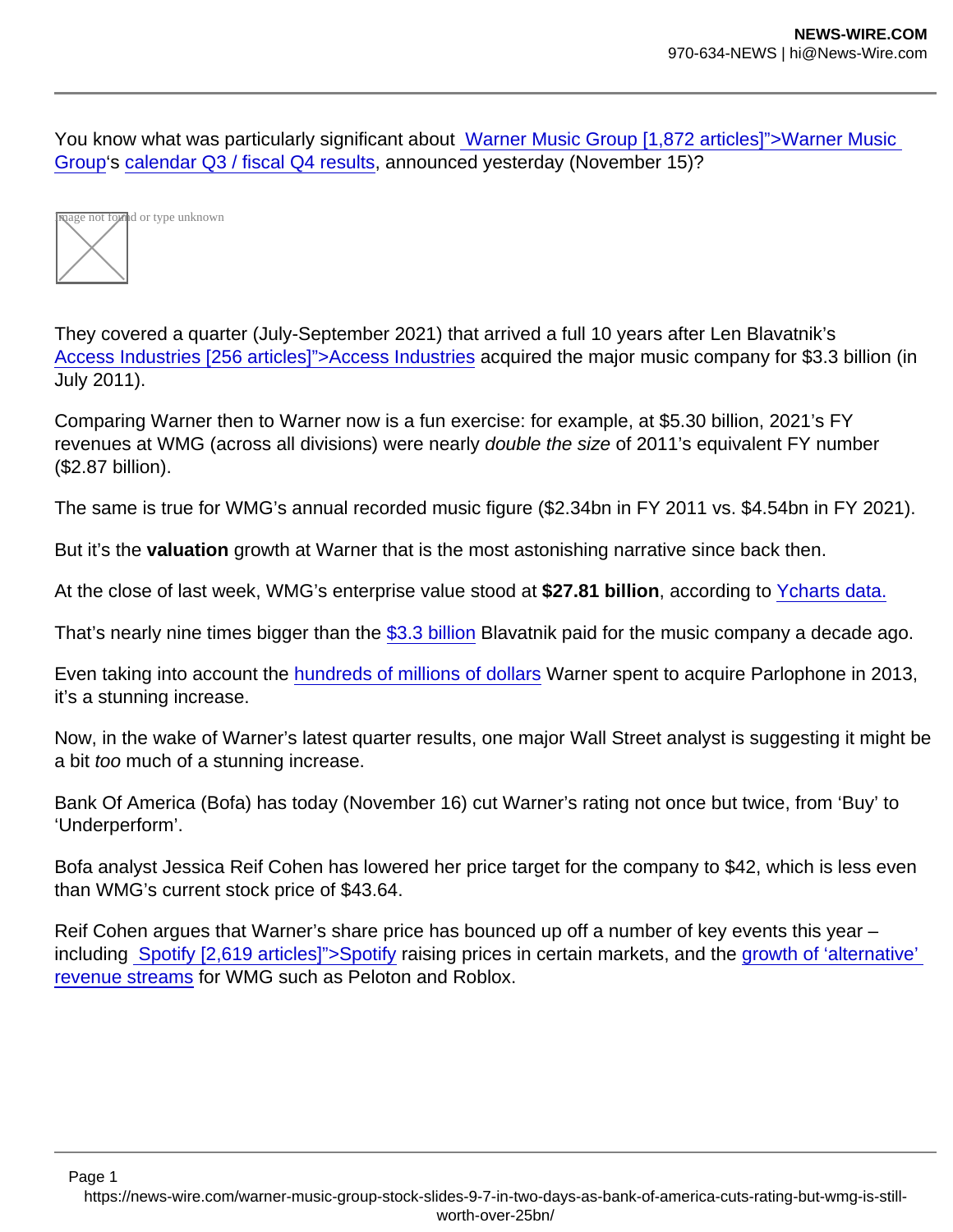There may not be as many "near-term catalysts" for Warner's price to keep on bouncing up in the future, suggests Reif Cohen.

Her main reason for pessimism, however, is the degree to which Warner's share price has already rocketed since [Universal Music Group \[2,476 articles\]">Universal Music Group](https://www.musicbusinessworldwide.com/companies/universal-music-group/) floated on the Amsterdam stock exchange in September.

As we covered on MBW the other week, Warner's enterprise value shot up by [more than \\$4 billion](https://www.musicbusinessworldwide.com/warner-music-group-is-worth-10bn-more-than-it-was-a-year-ago/) in a single month following Universal's listing. That increase was thanks to UMG's \$50 billion-plus public market cap in Amsterdam… and the obvious similarities between the two companies.

According to [Seeking Alpha](https://seekingalpha.com/), Reif Cohen's note further suggests that Warner may face headwinds from tough comps for ad-supported streaming. Plus, she says, 2021 may bring a shift in revenue mix for WMG towards lower-margin income sources that were suppressed during 2020 lockdowns (particularly physical music sales).

She also suggests that Warner may have to make investments over the coming year (e.g. in A&R and catalog acquisitions) that will significantly reduce the firm's free cash flow.

Reif Cohen / Bofa's rating cut on WMG is in contrast to other leading analysts such as Guggenheim's Michael Morris, RBC Capital's Kutgun Maral, and Morgan Stanley's Ben Swinburne, all of whom have retained a 'Buy' rating on Warner stock this week.

Jessica Reif Cohen has form being bearish on the music rights business: Back in 2007, a year before Spotify's launch in Europe, Reif Cohen – then a Merrill Lynch analyst – teamed with now Barclays-analyst Julien Roch to write an influential research paper that the Hollywood Reporter [summed up](https://www.hollywoodreporter.com/business/business-news/a-sour-note-music-biz-133615/) as being "a sour note for the music biz".

At the time, Reif Cohen said she didn't consider Warner Music Group's valuation "to be attractive at these levels and continue to prefer entertainment names with a clearer growth outlook and/or company specific catalysts".

The news of Bofa's rating cut helped to send Warner Music Group's share price down by 3.77% on the New York Stock Exchange during trading today.

That drop followed another day of declines yesterday (November 15), as the markets punished WMG for failing to hit analyst earnings expectations in its fiscal Q4 results.

Warner's stock closed down 6.2% yesterday as a result, meaning that in the past 48 hours, Warner has seen its share price – and its company valuation fall by 9.7% in total.

https://news-wire.com/warner-music-group-stock-slides-9-7-in-two-days-as-bank-of-america-cuts-rating-but-wmg-is-stillworth-over-25bn/

Page 2